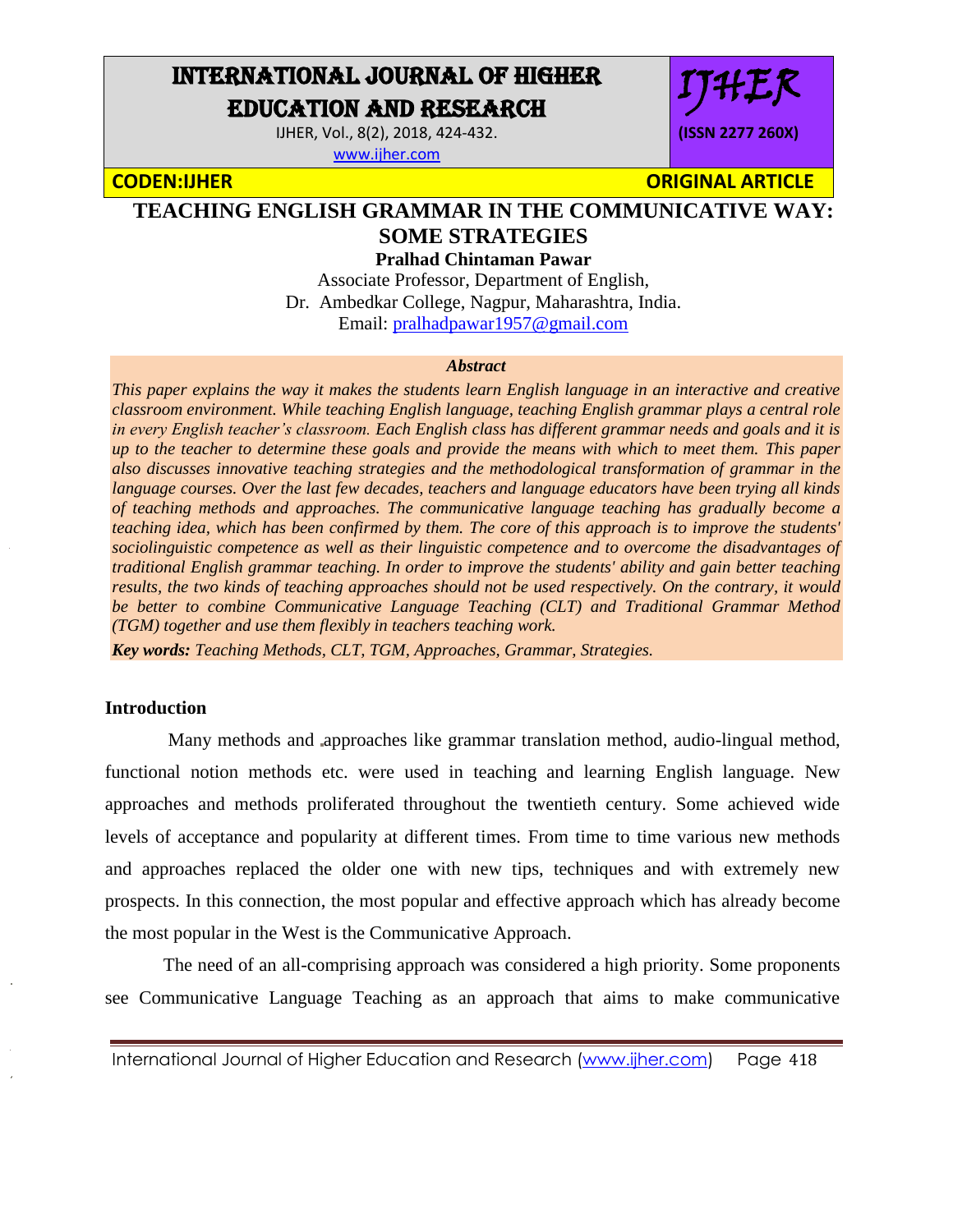competence the goal of language teaching and develop procedures for the teaching four language skills that acknowledge the interdependence of language and communication. For others, Communicative Language Teaching means little more than an integration of grammatical and functional teaching. In this connection, Littlewoods (1981: 1) states, "One of the most characteristic features of communicative language teaching is that it pays systematic attention to functional as well as structural aspects of language."

Communicative Language Teaching has a rich theoretical base. It has some of the characteristics of this communicative view of language like: (1) Language is a system for the expression of meaning. (2) The primary function of language is to allow interaction and communication. (3) The structure of language reflects its functional and communicative uses. (4) The primary units of language are not merely its grammatical and structural features, but categories of functional and communicative meaning as exemplified in discourse.

"Communicative Language Teaching, a theory of language teaching that starts from a communicative model of language and language use" (Richards, 2006) gained a wide acceptance in this matter. All over the world, people started reproaching a very modern and scientific approach-Communicative Approach, without giving a second thought to the limitations of the teachers, teaching strategies, curriculum, text books, incompetent students, class size, class environment, and above all the rapid and unwise ways of implication of methodology as faulty and incomplete in solving the problems of learning and teaching English. However, the term communicative has been misunderstood since many teachers believe that students should simply articulate the language without following any rule or sentence pattern. But Richards (2006) stated, "CLT can be understood as a set of principles about the goals of language teaching, how learners learn a language, the kinds of classroom activities that best facilitate learning, and the roles of teachers and learners in the classroom" (p. 2). The language teachers' ideas about the concept can vary and they might visualize their methodologies in terms of making grammar classes more interactive and productive.

The main goal of Communicative Language Teaching is the teaching of communicative competence which refers to knowledge of the building blocks of sentences e.g. parts of speech, tenses, teaching methodology. It deals with certain aspects of language knowledge such as: knowing how to use language for a range of different purposes and functions and how to vary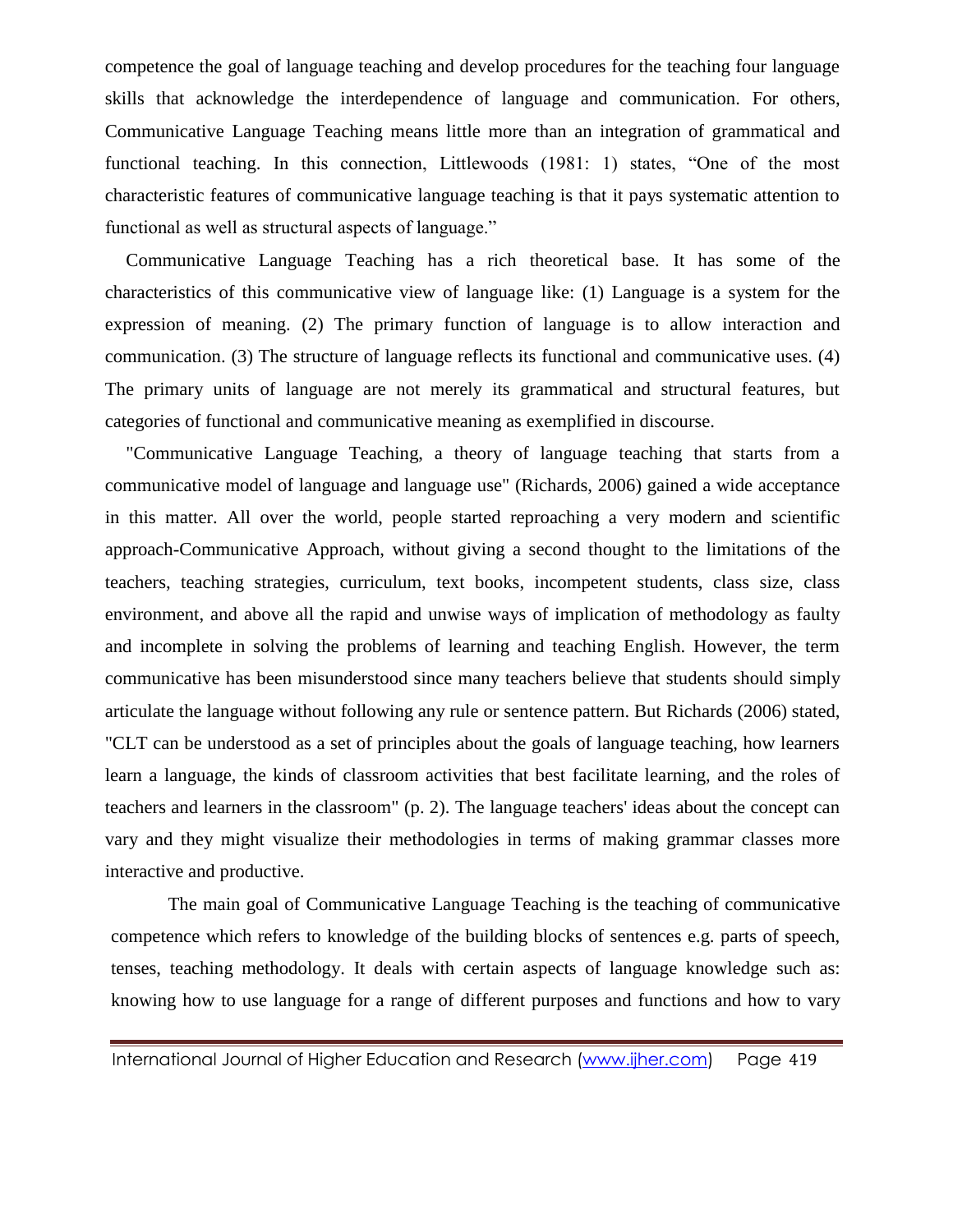our use of language according to the setting and the participants, e.g. knowing when to use formal and informal speech or when to use languages appropriately for written as well as spoken communication, how to produce and understand different types of texts like narratives, reports, interviews, conversations and how to maintain communication despite having limitations in one's language knowledge through using different kinds of communication strategies.

Taking all these aspects into account, teachers can analyze and choose the best teaching activities to develop students' learning skills. This way, their input will make learners view the second language as a practical and useful tool to communicate, interact, discover and create their own ideas and goals. Based on the idea of making class activities more talkative, communicative language teaching plays a main role in course syllabus and lesson planning. Today, Communicative Language Teaching thus continues in its 'classic' form, as is seen in the huge range of course books and other teaching resources based on the principles of CLT. In addition, it has influenced many other language teaching approaches and methods that subscribe to a similar philosophy of language teaching.

### **Communicative language teaching: a tool to teach grammar**

ţ.

Many English language teachers have taught grammar classes following just prefabricated structures as groups of sentence patterns without any possible flexibility or transformation. Since 1990, the communicative approach has been widely implemented in the classes because "it describes a set of general principles grounded in the notion of communicative competence as the goal of second and foreign language teaching. A new approach that has evolved as our understanding of the processes of second language learning has developed" (Richards, 2006: 23).

Thus, a set of principles based on communicative language teaching can be applied according to the teaching context, the age of the learners, their level, and their learning goals. This way, English language teachers can adapt their teaching strategies to the subject matter and create and apply activities in each lesson. This will awaken students' intuition and creativity when using the language. Through this application of principles, some core assumptions of the current communicative language teaching cited by Richards will be assumed: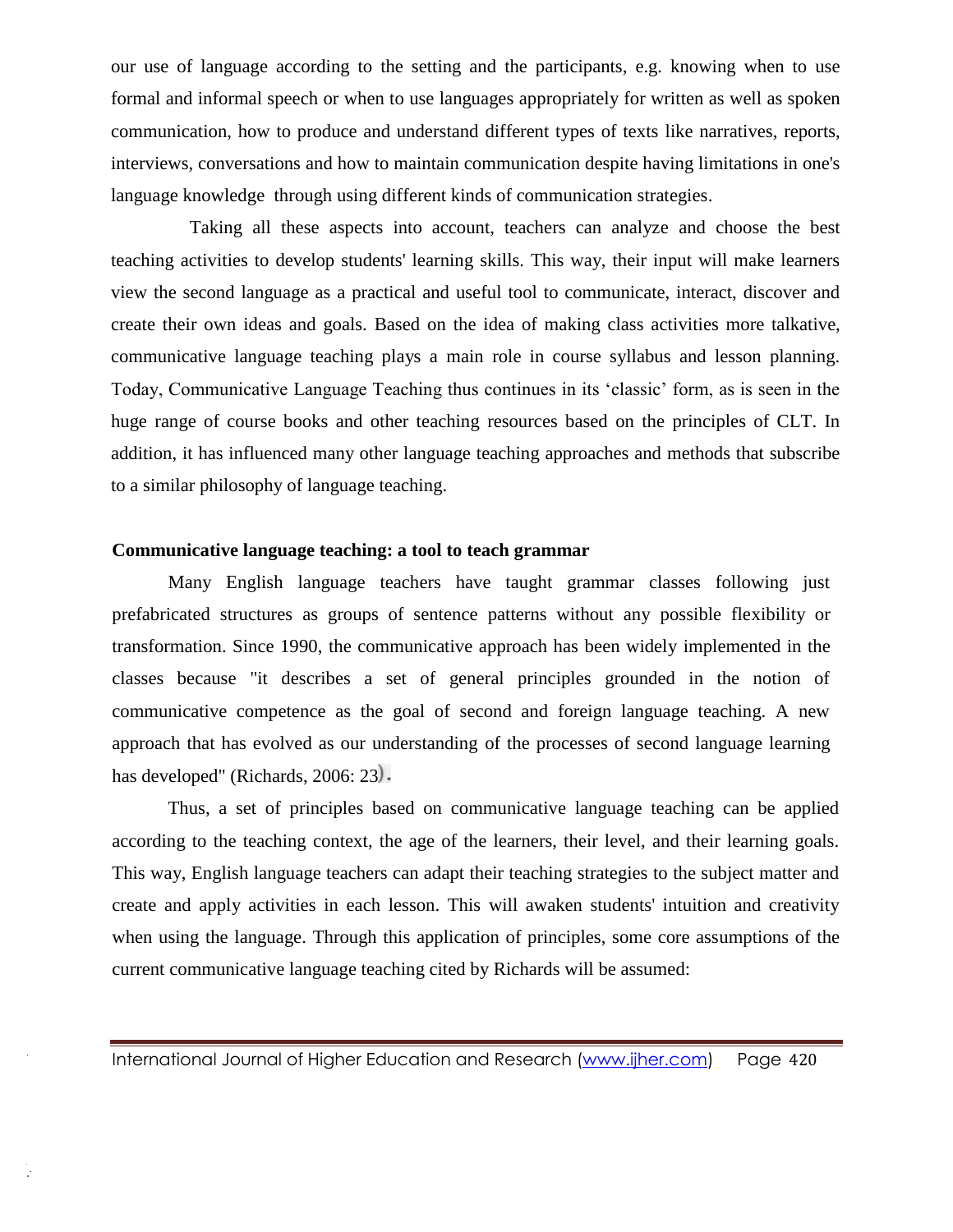- 1. Second language learning is facilitated when learners are engaged in interaction and meaningful communication.
- 2. Effective classroom learning tasks and exercises provide opportunities for students to negotiate meaning, expand their language resources, notice how language is used, and take part in meaningful intrapersonal exchange.
- 3. Communication is a holistic process that often calls upon the use of several language skills or modalities.
- 4.
- 5. Language learning is facilitated both by activities that involve inductive or discovery learning of underlying rules of language use and organization, as well as those involving language analysis and reflection (Richards, 2006, p. 23).

These assumptions help language teachers to analyze the approaches used while teaching grammar and make students internalize and use it in a natural and spontaneous way.

## **The Inductive Approach and Deductive Approach**

It is also important to mention two approaches that can bring a light to language teaching using communicative activities: the inductive approach and the deductive approach. The inductive approach is known as a 'bottom up' approach. In other words, students discover grammar rules while doing their exercises. For example, a reading comprehension which includes a number of sentences describing what a person has done up to that period in time. After reading comprehension, the teacher will ask questions such as: How long has he done this or that? Has he ever been to Paris? And then follow with when did he go to Paris? Then, to help the students inductively understand the difference between the simple past and the present perfect, these questions could be followed with which questions spoke about a definite time in the past. Which questions asked about the person's general experience, etc?

The deductive approach is known as a 'top down' approach. This is the standard teaching approach that the teacher needs to explain rules to the students and some examples in which the rule is applied. For example, the present perfect is made up of the auxiliary verb 'have' plus the past participle of the verb. It is used to express an action which has begun in the past and continues into the present moments, etc. Here, in the first place the teacher has to facilitate students learning. However, there are certain moments when teacher needs to explain grammar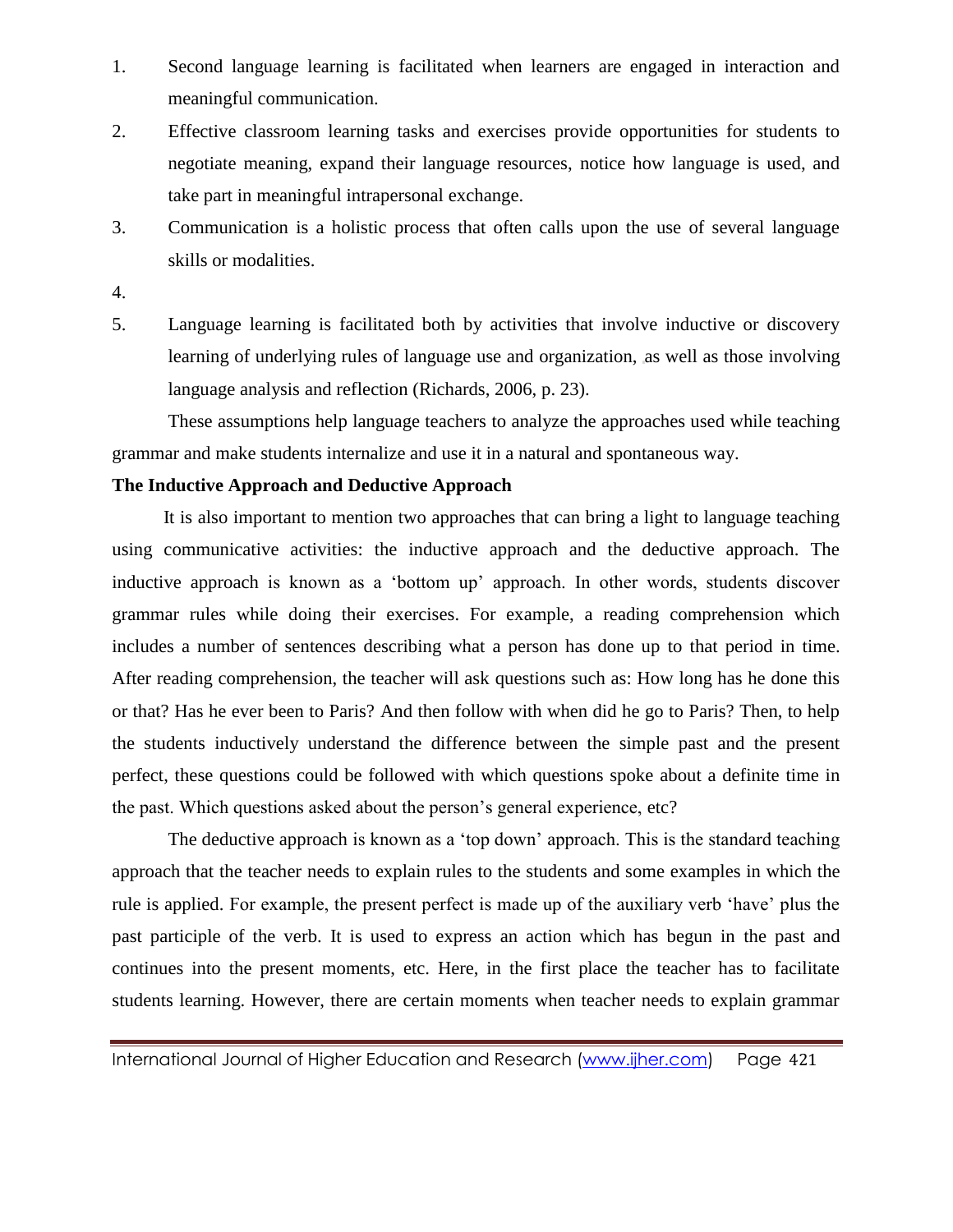concepts to the class. Certainly, both approaches display advantages and disadvantages in their applicability in the teaching process; however, the deductive approach relates more strongly to the main objective, for teaching grammar in a communicative manner helps students, explore the given examples and deduce why certain rules are applied to those specific examples. In this constant search to innovate and make classes dynamic and inspiring, two teaching strategies will be mentioned: the communicative strategy and the explicit strategy.

## **Teaching Strategies: The Communicative Strategy and Explicit Strategy**

There are two teaching strategies pointed out by Ulrich (1994: 4) namely "the communicative strategy and the explicit strategy". The combination of these two strategies provides students with a clear and well-explained theoretical framework and a contextualized and natural environment to make them use the language in a native-like way. Language teachers must include communicative activities in their lesson plans such as oral presentations, individual or group projects, free written production, spontaneous speech, and the development of their own written and oral style. In this, there is no violation of the target language rules and students of a second language can implement all the theoretical aspects in their oral and written performance. In this way, learners will visualize grammar classes as an enjoyable experience that becomes the basis of a lifelong learning process.

## **Advantages of implementing the communicative teaching approach in the Grammar classes**

The communicative teaching approach can provide the learners a better opportunity to communicate than a grammar-based approach. But there are several aspects that make the communicative approach and the traditional grammar method useful tools for students to learn the second language. Some aspects are suggested by Richards and they are:

- 1. Make real communication the focus of language learning.
- 2. Provide opportunities to experiment and try what they know.
- 3. Be tolerant of learners' errors as they indicate that the learner is building up his or her communicative competence.
- 4. Provide opportunities for learners to develop both accuracy and fluency.
- 5. Link the different skills, such as speaking, reading and listening, together in the real world.

International Journal of Higher Education and Research [\(www.ijher.com\)](http://www.ijher.com/) Page 422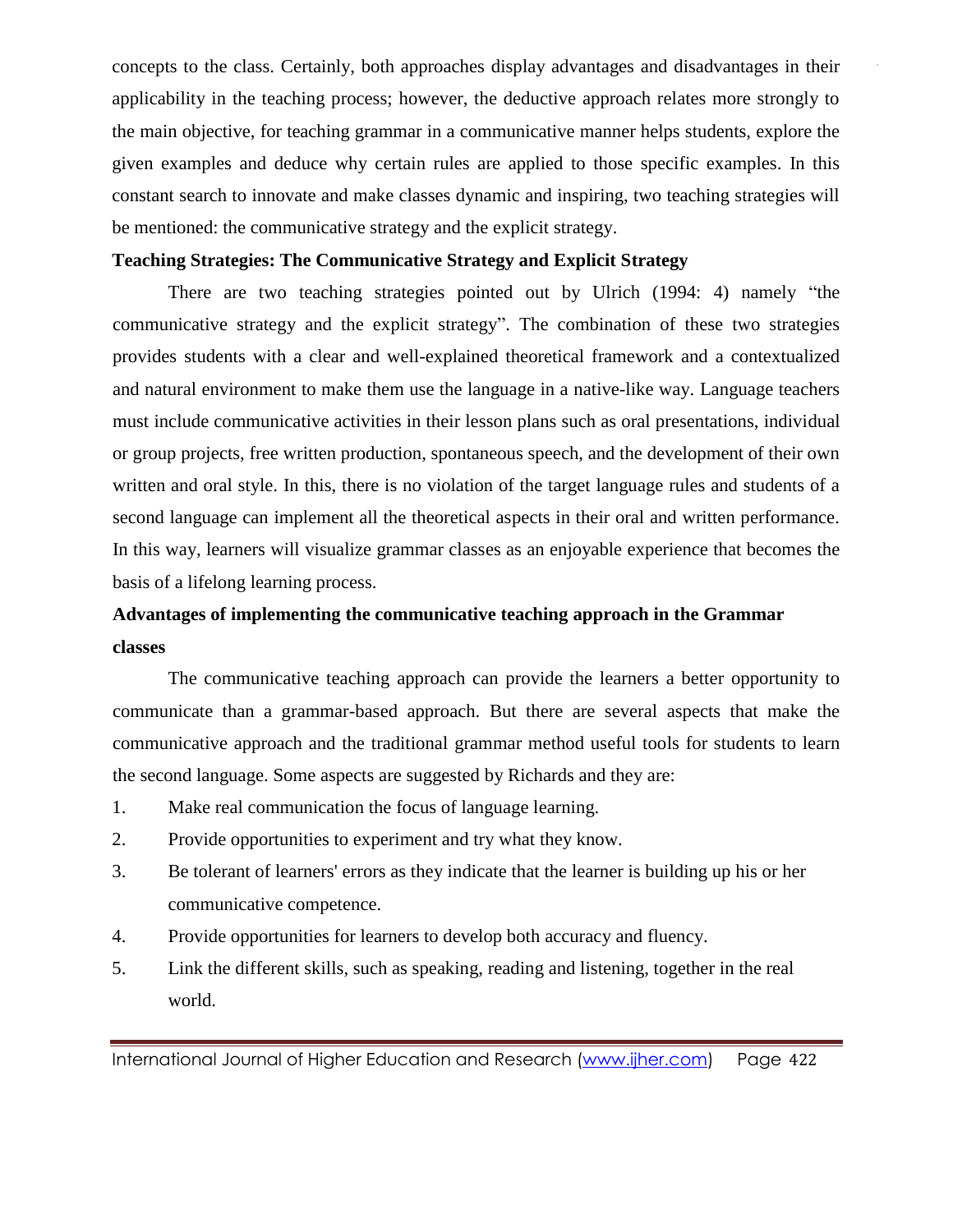The language teacher will modify his teaching methodology in the classroom. Consequently, activities that demand accurate repetition, memorization of phrases, sentence patterns grammatical rules, drills and multiple choices must be substituted for activities that require learners to organise their knowledge about language to negotiate meaning, interact with their peers, plan activities that require logical thinking and defend their point of view.

## **Teachers' role of transformation: an educational shift**

Ĭ.

The language teacher assumes a responsibility for determining and responding to learner language needs. Language teachers should visualize the shift towards communicative language teaching as an open door to implement new teaching strategies. This way, they will have the opportunity to develop their creativity and interest in topics to be developed in the class. Those activities will have grammar as their focal point. Jacobs and Farrell identify key components of this shift. They are:

- 1. Focusing greater attention on the role of learners is receiving from their environment. Thus, the centre of attention shifts from the teacher to the student. This shift is generally known as the move from teacher-centred instruction.
- 2. Focusing greater attention on social nature of learning rather than on students as separate individuals. Focusing greater attention on diversity among learners and viewing these differences not as impediments to learning but as resources to be recognized, catered to and appreciated. This shift is known as the study of individual differences.
- 3. Along with this emphasis on context comes the idea of connecting the school with the outside world as a means of promoting holistic learning.

÷

î.

- 4. A whole-to-part orientation instead of a part-to-whole approach. This involves such approaches as beginning with meaningful, whole text, e.g. the choice of words and the text's organizational structure.
- 5. An emphasis on the importance of meaning rather than drills and other forms of rote learning.
- 6. A view of learning as a life-long process rather than something done to prepare students for examination (Jacobs and Farrell, 2003, p. l).

International Journal of Higher Education and Research [\(www.ijher.com\)](http://www.ijher.com/) Page 423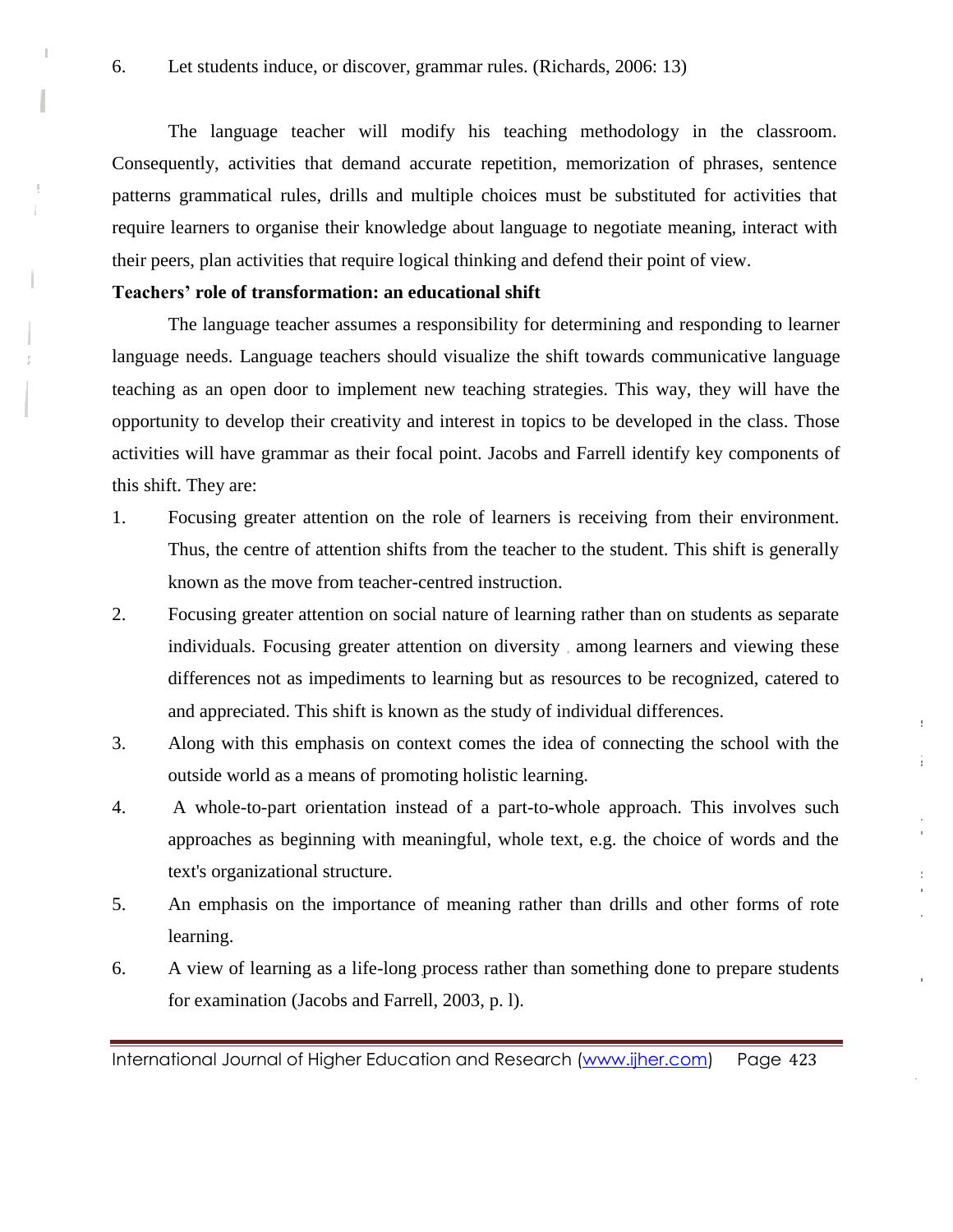Teachers implement various strategies to develop oral and written activities to promote interaction among students through these components. The communicative teaching forces language teachers to integrate the curriculum, grammar is not seen as a stand-alone subject but will be linked to other subjects in the curriculum. These changes in approach must not be based on just a single model of communicative language teaching. They can also be supplemented by the traditional grammar method. Combining them together and using them flexibly in teaching work can provide different responses to the questions teachers have about the effective and practical teaching of grammar.

#### **Communicative Teaching Strategies**

To make grammar classes active, vivid and creative is a constant challenge for most grammar teachers. This is not an easy task since it requires language teachers to develop and implement catchy activities to provoke students' enthusiasm and interest. However, there are some helpful and enjoyable activities that can make English language teachers' classes more fun and task oriented:

- 1. The teacher will choose a topic in which specific noun phrases and verb phrases must be used. He will provide the list of noun phrases and verb phrases he wants the students to use. The student will use that information and will write a story of three or four paragraphs. In this way, they will focus on meaning and organization.
- 2. Teacher and students can ask and answer questions about any topic whatever they like. The teacher will implement communicative drills that will encourage students to connect form, meaning, and use several grammatical structures to enable the speaker's message to be understood by the listener. They will develop the ability to use language to convey ideas and information and to encounter the grammar rule in a variety of contexts.
- 3. The teacher will ask students to sit down in a circle and asks them to choose an appealing topic and talk about it. When the topic is chosen, the teacher chooses a verb tense and begins the story by providing a statement to be developed orally by the students. Then, the first student will continue by adding some sentences. Each student adds something until finally the last participant gives the concluding sentence to end the story. The idea is to keep the same verb tense throughout the story and see how students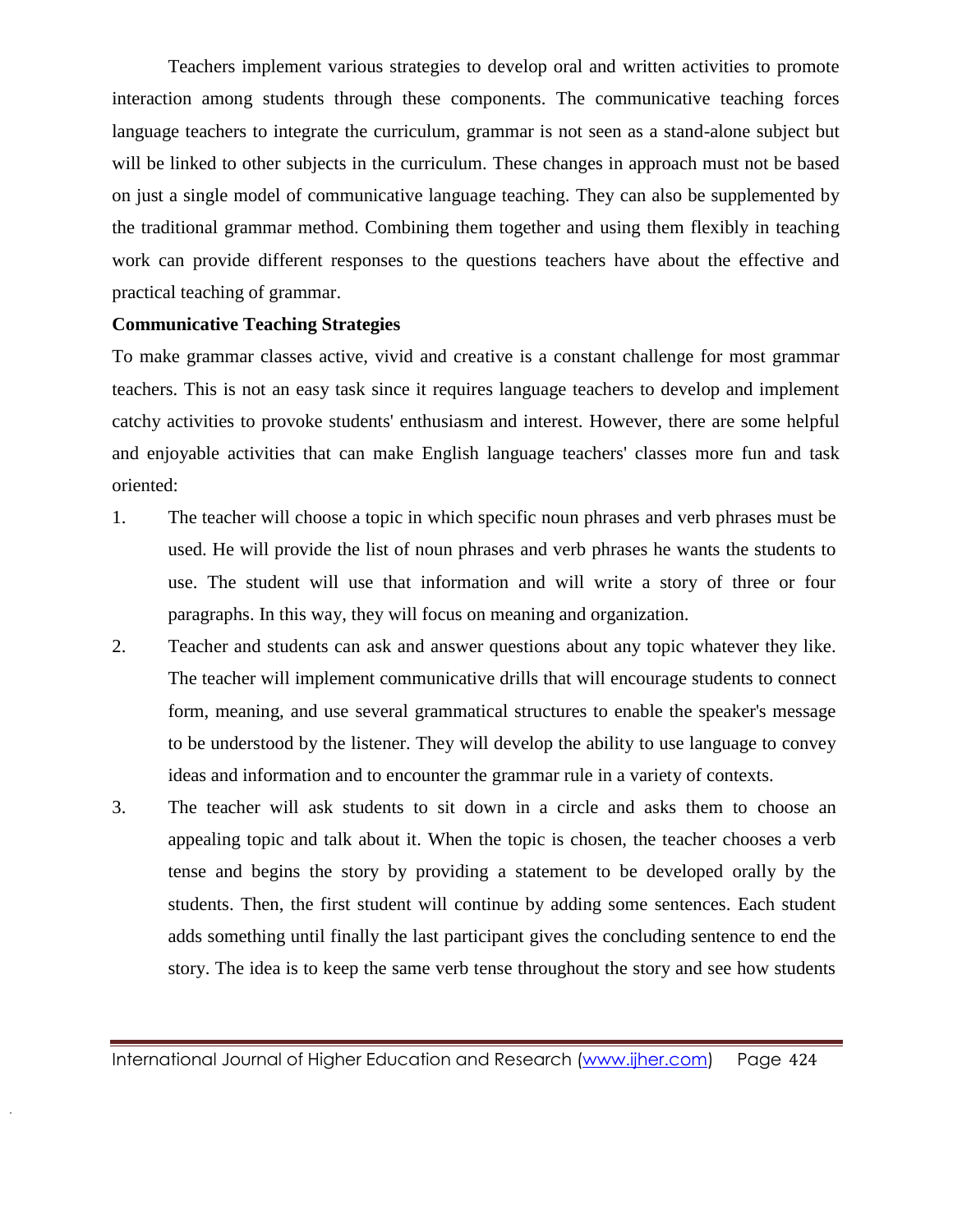insert new information and vocabulary, and use simple or complex verbal phrases. Thus, they become story-tellers.

- 4. The teacher engages students in a short discussion which relates the content of a grammar structure to picture sequences of learners' own lives. Learners are encouraged to bring their background knowledge to the discussion. The teacher focuses on the use of referential questions in order to review grammar forms with the students, while genuine communication, content-based topic nominations, students' interactions and the negotiation of meaning by students and teacher are used.
- 5. The teacher matches grammatical patterns to particular communicative meanings, and the learners choose the right pattern to express ideas and feelings about a particular topic. This will help them to use grammar to express different communicative meanings, thus to see the connection between form and function.

#### **Conclusion:**

Communicative Language Teaching and Traditional Grammar Teaching can become perfect complements rather than separate issue. Teaching grammar requires more than making students memorize lists of words, noun phrases, verbal phrases, prepositions, articles and other grammatical structures. It urges the implementation of effective and useful teaching methodologies to guide, help, and induce students to visualize grammar as an efficient tool for transmitting their ideas in a clear and precise way. Grammar can be the vehicle to encourage a student's social integration into foreign cultures and peer interactions. Language teachers must see grammar teaching strategies as a way to develop techniques to teach the grammar subjects by implementing communicative activities in the classroom. Teachers must understand that students learn in different ways and have different strengths and abilities. This diversity in methodology and written and oral activities allows learners to develop their own learning strategies and self confidence toward English language.

#### **Work cited:**

- Jacob, G. and Farrell, T (2003). *Understanding and Implementing the CLT Paradigm*. RELC Journal, 41, 1530. Retrieved from [URL:http://rel.sagepub.com/content/34/1/5.short](http://rel.sagepub.com/content/34/1/5.short)
- Littlewood, W (1981). *Communicative Language Teaching*. Cambridge University Press, Cambridge.

International Journal of Higher Education and Research [\(www.ijher.com\)](http://www.ijher.com/) Page 425